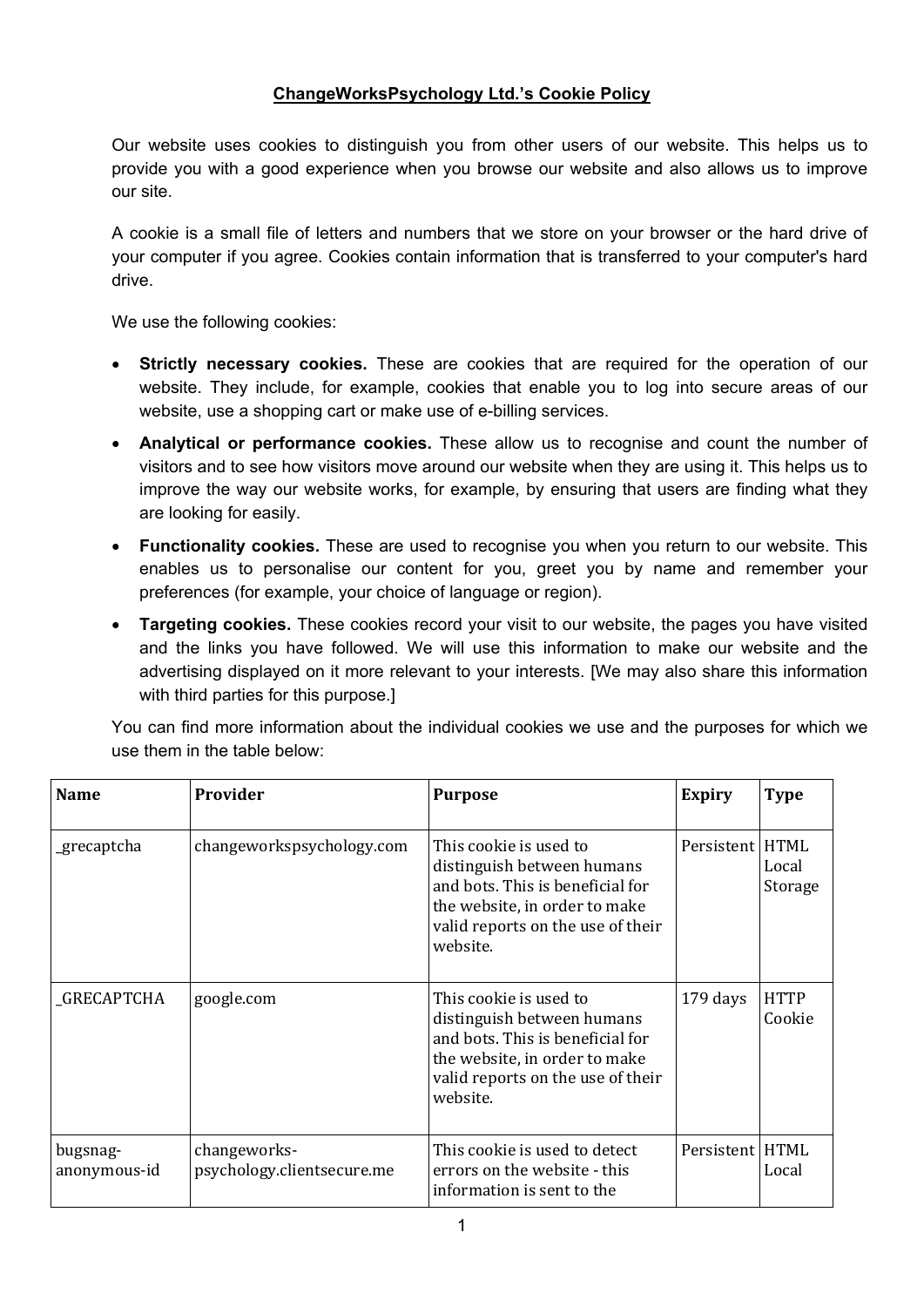| <b>Name</b>                                   | Provider                                            | <b>Purpose</b>                                                                                                                                                             | <b>Expiry</b>     | <b>Type</b>                     |
|-----------------------------------------------|-----------------------------------------------------|----------------------------------------------------------------------------------------------------------------------------------------------------------------------------|-------------------|---------------------------------|
|                                               |                                                     | website's support staff in order<br>to optimize the visitor's<br>experience on the website.                                                                                |                   | Storage                         |
| CookieConsent                                 | changeworkspsychology.com                           | Stores the user's cookie consent<br>state for the current domain                                                                                                           | 1 year            | <b>HTTP</b><br>Cookie           |
| m                                             | m.stripe.com                                        | Determines the device used to<br>access the website. This allows<br>the website to be formatted<br>accordingly.                                                            | 2 years           | <b>HTTP</b><br>Cookie           |
| rc: a                                         | google.com                                          | This cookie is used to<br>distinguish between humans<br>and bots. This is beneficial for<br>the website, in order to make<br>valid reports on the use of their<br>website. | Persistent        | <b>HTML</b><br>Local<br>Storage |
| rc::b                                         | google.com                                          | This cookie is used to<br>distinguish between humans<br>and bots.                                                                                                          | Session           | <b>HTML</b><br>Local<br>Storage |
| rc::c                                         | google.com                                          | This cookie is used to<br>distinguish between humans<br>and bots.                                                                                                          | Session           | <b>HTML</b><br>Local<br>Storage |
| client-portal-<br>session                     | changeworks-<br>psychology.clientsecure.me          | To uniquely/correctly identify<br>the client when they use a sign-<br>in link                                                                                              | Persistent   HTML | Local<br>Storage                |
| client-portal-<br>session-<br>expiration_time | spwidget-changeworks-<br>psychology.clientsecure.me | To uniquely/correctly identify<br>the client when they use a sign-<br>in link                                                                                              | 1 day             | <b>HTTP</b><br>Cookie           |

## **Statistics (0)**

Statistic cookies help website owners to understand how visitors interact with websites by collecting and reporting information anonymously.

|      | Name Provider | <b>Purpose</b>                                                                                                                         | Expiry Type |                       |
|------|---------------|----------------------------------------------------------------------------------------------------------------------------------------|-------------|-----------------------|
| _ga  |               | changeworkspsychology.com   Registers a unique ID that is used to generate<br>statistical data on how the visitor uses the<br>website. | 2<br>years  | <b>HTTP</b><br>Cookie |
| _gat |               | changeworkspsychology.com Used by Google Analytics to throttle request rate $\vert$ 1 day                                              |             | <b>HTTP</b><br>Cookie |